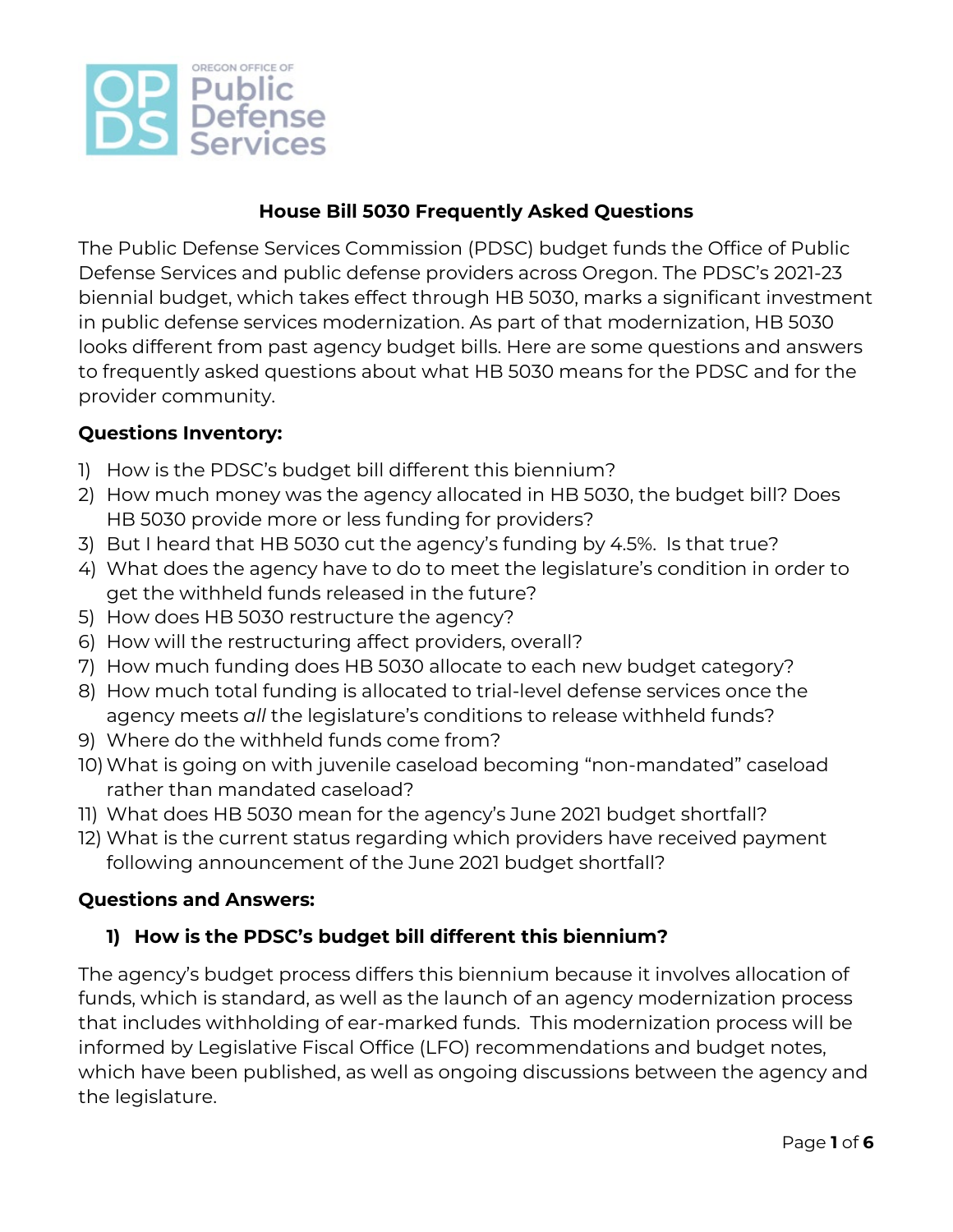# OREGON OFFICE OF **Public** Defense Services

The LFO recommendations spell out the legislature's intent for the agency's budget operations over the next biennium. In this case, agency modernization includes a restructuring of the agency's budget, investment in agency infrastructure, including adding internal audit and compliance functions, as well as fiscal analysis and data tracking capacity, and additional agency changes to improve service delivery.

## **2) How much money was the agency allocated in HB 5030, the budget bill? Does HB 5030 provide more or less funding for providers?**

HB 5030 allocates approximately \$321.4 million to the PDSC. Additionally, \$100 million has been established in a special purpose appropriation specifically for the PDSC, to be allocated in the future by the state's Emergency Board<sup>[1](#page-1-0)</sup> when the agency meets certain conditions. With those total funds combined, the legislature has ear-marked approximately \$421 million for state public defense during the 2021- 23 biennium, which **represents an \$84.2 million, or 23.6%, increase** above the total 2019-21 legislatively approved budget. By comparison, the agency's 2019-21 legislatively approved budget was approximately \$355.6 million, which includes the funds allocated through the 2019 budget bill combined with additional interim budget allocations through the Emergency Board.

Additionally, as described further in question 8, the total funds in HB 5030, combined with the \$100 million hold-back funds, **represents a 24.8 percent increase in funds** the legislature has made **available for trial-level public defense**, in the amount of \$394,155,629.

## **3) But I heard that HB 5030 cut the agency's funding by 4.5%. Is that true?**

When *only* considering the funds allocated in the bill itself, HB 5030 represents a 4.5% reduction in agency current service level total funds. However, that *excludes* the \$100 million special purpose appropriation for the PDSC that we fully expect to receive upon satisfaction of the legislature's requirements. When those withheld funds are included, the total funds ear-marked for **the agency's 2021-23 biennial budget represent a significant increase in funds for public defense**. The agency is working diligently to ensure that it meets the conditions necessary to secure the withheld funds.

<span id="page-1-0"></span><sup>&</sup>lt;sup>1</sup> The state's Emergency Board is comprised of state legislators and staffed by the Legislative Fiscal Office to address state budget needs when the legislature is not in session.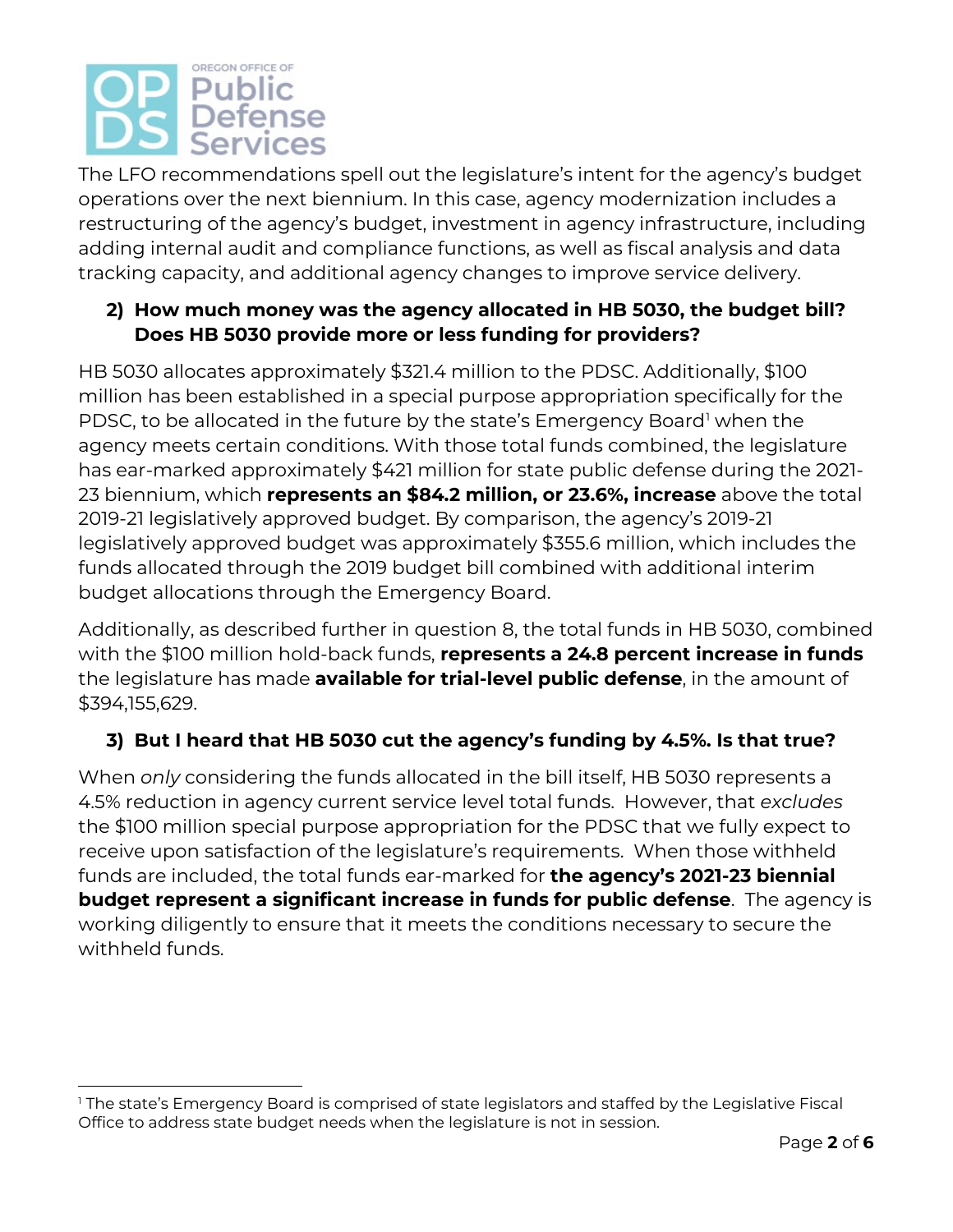## OREGON OFFICE OF Public **Defense Services**

## **4) What does the agency have to do to meet the legislature's conditions in order to get the withheld funds released in the future?**

The agency needs to show the legislature that it is making satisfactory progress on achieving the restructuring, modernization, financial controls, quality management, performance metrics, and governance changes reflected in the LFO recommendations and budget notes, HB 5030, and HB 2003, a bill that makes changes to the PDSC's Commission membership and policies, all of which will make the agency stronger and more effective.

## **5) How does HB 5030 restructure the agency?**

The restructuring is focused primarily on the agency's budget and on steps that will better enable the agency to effectively manage its new contract model, improve service delivery, and achieve the goals of HB 2003. Prior to HB 5030, the PDSC's budget was split into three categories: (1) the Professional Services Account (PSA), which is the bucket from which all trial-level provider payments and costs come from; (2) the Appellate Division, which funds the state's appellate-level public defense system; and (3) the Contracts and Business Services division, which is the agency's administrative services division.

HB 5030's -1 amendment creates new budget categories for the agency in place of the three existing budget categories. The new budget categories are as follows:

- (1) Executive Division
- (2) Compliance, Audit, and Performance Division
- (3) Appellate Division
- (4) Trial Criminal Division
- (5) Nonroutine Expenses
- (6) Court Mandated Expenses
- (7) Juvenile Division
- (8) Administrative Services

The new budget categories signify the agency's modernizing its business and financial management operations, allowing for more accurate accounting and tracking of caseloads, expenses, payments, and other key operational data.

The agency restructure also includes key internal staffing additions, such as a deputy director role, internal auditing functions, and additional accounts payable staff, to improve the agency's capacity for internal management and external service delivery.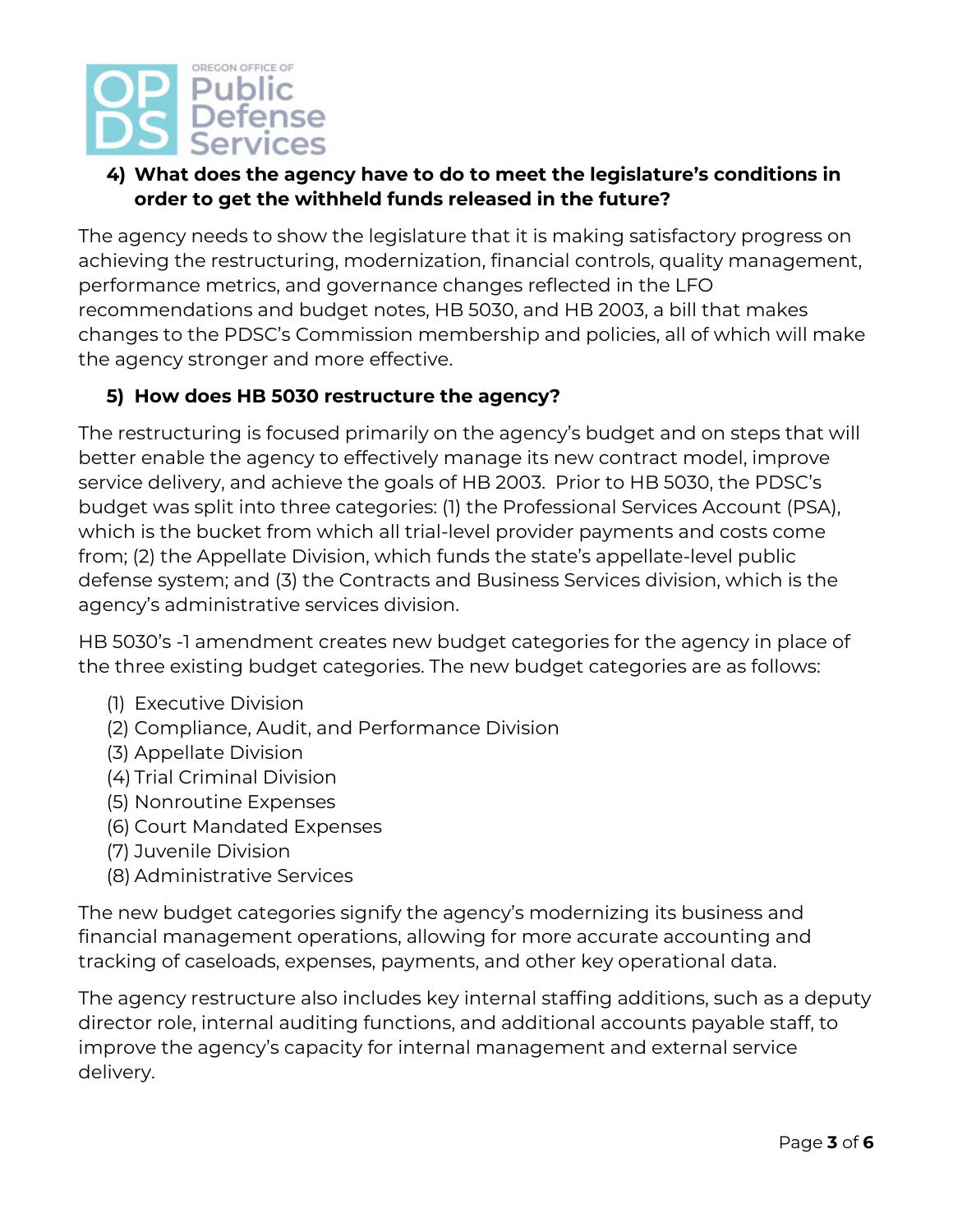# OREGON OFFICE OF Public Defense Services

Additionally, for this budget cycle, the "Juvenile" division counts only the Parent Child Representation Program (PCRP) contract costs, while non-PCRP juvenile representation costs are included in Trial Criminal. The intent is for the agency, over the next contracting cycles, to separate non-PCRP juvenile contract costs out of adult trial contract costs so that the new Juvenile division of the agency budget will include all juvenile representation costs, rather than bifurcate PCRP contract costs from non-PCRP contract costs. This will take additional time and work with our LFO partners to achieve.

## **6) How will the restructuring affect providers, overall?**

The agency restructure will help providers by, among other things, improving the agency's capacity to manage funds by lines of business, track and manage provider workloads, and fill key staffing gaps to allow for better customer service. Key details of how the agency restructure will unfold are in the works, so please stay tuned for more information on this question.

## **7) How much funding does HB 5030 allocate to each new budget category?**

- Executive Division \$3,600,361
- Compliance, Audit and Performance Division \$4,656,251
- Appellate Division \$24,925,503
- Trial Criminal Division \$186,458,931
- Nonroutine Expenses \$43,663,533
- Court Mandated Expenses \$19,456,070
- Juvenile Division \$44,577,095
- Administrative Services Division \$12,486,505

### Total: \$339,824,250

## **8) How much total funding is allocated to trial-level defense services once the agency meets** *all* **the legislature's conditions to release withheld funds?**

- Trial Criminal Division \$256,709,920
- Nonroutine Expenses \$58,218,044
- Court Mandated Expenses \$24,458,205
- Juvenile Division \$54,769,460

The total of these trial-level cost categories is \$394,155,629. By comparison, the total for the 2019-2021 legislatively approved budget for trial-level defense services (within the Professional Services Account) was \$315,720,622. This is a **24.8% increase in trial-**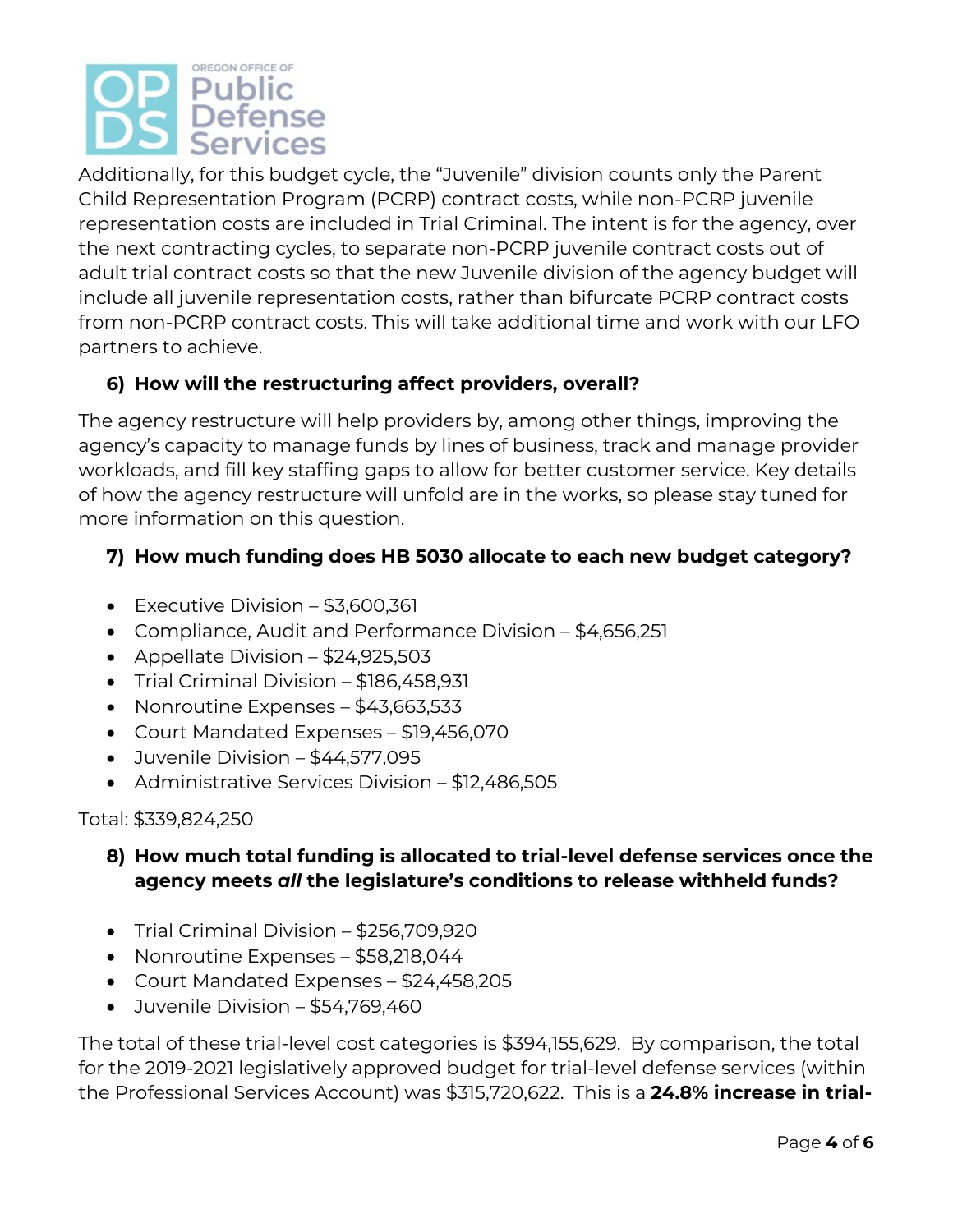

**level public defense funding**, should the agency receive all ear-marked total funds, including those presently held-back.

## **9) Where do the withheld of funds come from?**

The \$100,000 held in a special purpose appropriation is designated to come from the following new budget buckets:

- Trial criminal: \$70,250,989
- Nonroutine Expenses: \$14,554,511
- Court Mandated Expenses: \$5,002,135
- Juvenile Division: \$10,192,365

We acknowledge that these funds are withheld from the trial-level provider budget buckets and not the agency administration buckets. As a service-delivery agency, we have every intention of meeting the legislature's requirements so that this funding is released and made available to ensure providers are compensated and able to provide the best possible representation and outcomes for clients.

## **10)What is going on with juvenile caseload becoming "non-mandated" caseload rather than "mandated" caseload?**

A mandated caseload is essentially work that an agency must perform due to some requirement over which the agency has no control, such as providing representation in adult criminal public defense cases due to a person's constitutional rights to counsel. Juveniles also have constitutional and statutory rights to representation under various circumstances. That the new budget restructure considers juvenile caseload differently than in the past is an issue the agency is monitoring closely. In conversations with our legislative partners, it is clear that the legislature has no intention of under-funding juvenile caseloads, and the agency will proactively notify the legislature through all appropriate channels should caseloads trend upward and the agency become concerned that the allocated budget is insufficient to pay for the necessary representation expenses. Again, there is no reason to believe that the legislature intends to underfund juvenile representation, and the agency is closely attuned to this issue.

### **11) What does HB 5030 mean for the agency's June 2021 budget shortfall?**

As described in other communications, the agency is experiencing a budget shortfall for the existing 2019-2021 biennial budget. This has included delayed payments to groups of providers. The agency is working diligently to resolve this issue as expeditiously as possible and understands that delayed payments impacts providers